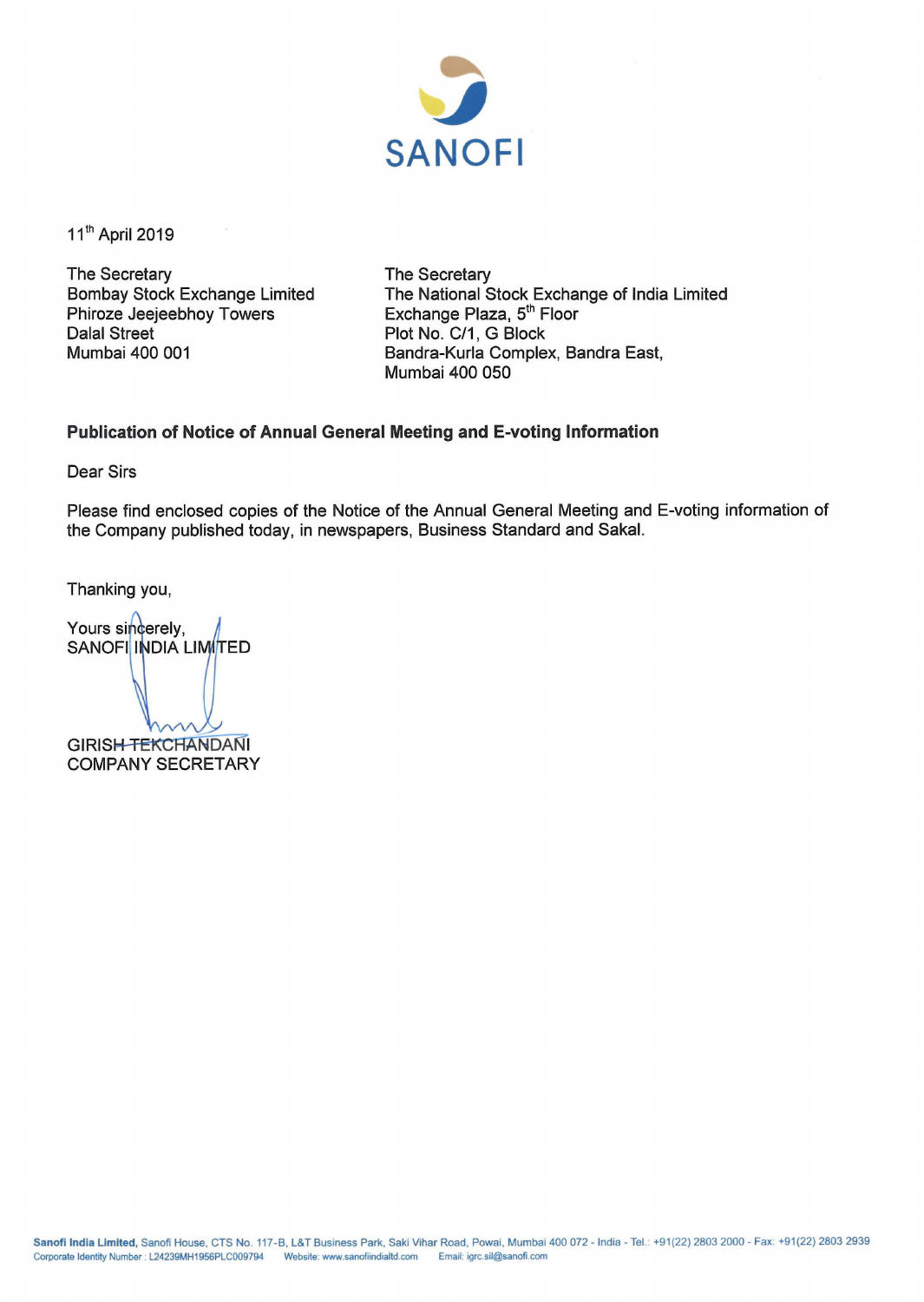

**SANOFI INDIA LIMITED**

Corporate Identity No.: L24239MH1956PLC009794 **Registered Office:** Sanofi House, CTS No.117-B, L&T Business Park, Saki Vihar Road, Powai, Mumbai 400 072 Email: igrc.sil@sanofi.com **•** Website: http://www.sanofiindialtd.com Tel No.: (022) 2803 2000 **•** Fax No.: (022) 2803 2831

## **NOTICE OF ANNUAL GENERAL MEETING**

Notice is hereby given that the 63ª Annual General Meeting (AGM) of the members of<br>Sanofi India Limited will be held on Tuesday, 7ª May 2019 at 3:00 pm at Hall of Culture,<br>Nehru Centre, Dr. Annie Besant Road, Worli, Mumbai set out in the Notice dated 26<sup>th</sup> February 2019 sent to the members at their registered address together with the Directors' Report, the Auditors' Report and the copy of the st Audited Accounts for the year ended 31 December 2018. The dispatch was completed on 10<sup>th</sup> April 2019.

The members who are holding shares in dematerialised form and the other members who have registered their e-mail ID with the Company for receiving communications in electronic mode, have been sent the aforesaid documents through e-mail on  $10<sup>th</sup>$  April 2019.

Pursuant to Section 108 of the Companies Act, 2013 (the Act) read with Rule 20 of the Companies (Management and Administration) Rules, 2014 and Regulation 44 of the SEBI (Listing Obligations and Disclosure Requirements) Regulations, 2015 (Listing Regulations), the Company is providing facility for voting by electronic means and all the resolutions set forth in the Notice convening the 63<sup>d</sup> AGM of the Company may be transacted through such voting. The Company has engaged the services of Central Depository Services (India) Limited (CDSL) to provide the e-voting facility. The details pursuant to the Act are as under:

- a) Members of the Company, holding shares either in physical form or in dematerialized form, as on the cut-off date, i.e. 30<sup>th</sup> April 2019, may exercise their vote electronically.
- b) The e-voting period will commence on Saturday,  $4<sup>th</sup>$  May 2019 (9:00 am).
- c) The e-voting period will end on Monday,  $6<sup>th</sup>$  May 2019 (5:00 pm).
- d) The e-voting module shall be disabled by CDSLfor voting thereafter. Once the vote on the resolution is exercised by the member, the member shall not be allowed to change it subsequently.
- e) Any person who becomes a member of the Company after dispatch of the Notice of the AGM and holding shares as on the cut-off date i.e. Tuesday, 30<sup>th</sup> April 2019 and wishing to participate in the e-voting may obtain User ID and password by sending a letter or email to the Company's Registrars and Transfer Agents, Link Intime India Private Limited to C - 101, 247 Park, L B S Marg, Vikhroli West, Mumbai - 400 083, Email ID: (evoting.investors@linkintime.co.in) providing details such as name of the Member, DP ID/ Client ID No. and name of the Company. User ID and password will be provided through email or SMS or letter as per details of the member provided by the Depositories or available with the Registrars. Members can also contact Mr. Jayprakash V P of Link Intime India Private Limited on phone no. 022 - 49186270.
- f) The Company will provide voting facility at the AGM. The members attending the AGM who have not already exercised their vote by e-voting will be able to exercise their vote at the AGM.
- g) The members who have exercised their vote by e-voting prior to the AGM may also attend the AGM but shall not be entitled to exercise their vote again.
- h) A person whose name is recorded in the register of members or in the beneficial owners maintained by depositories as on the cut-off date only shall be entitled to avail the facility of e-voting as well as voting at the AGM.
- i) For any grievances connected with facility for e-voting members may contact: Mr. Girish Tekchandani, Company Secretary Address: Sanofi House, CTS No. 117-B, L&T Business Park, Saki Vihar Road, Powai, Mumbai - 400 072, India | Tel No.: (022) 28032000 | Email: igrc.sil@sanofi.com.
- j) In case of any queries or issues regarding e-voting, you may refer the Frequently Asked Questions (FAQs) and e-voting manual available at www.evotingindia.com, under help section or write an email to helpdesk.evoting@cdslindia.com.

The Board of Directors of the Company has appointed Mr. S. N. Ananthasubramanian,<br>Practising Company Secretary (FCS 4206, CP 1774) or failing him, Ms. Malati Kumar,<br>Practising Company Secretary (ACS 15508, CP 10980) as the manner.

The Notice of the AGM along with instructions for e-voting is available on the Company's website www.sanofiindialtd.com and CDSL's website www.evotingindia.com.

Notice is also hereby given that pursuant to Section 91 the Act and Regulation 42 of the Listing Regulations the Register of Members of the Company will remain closed from<br>30<sup>n</sup> April 2019 to 7<sup>n</sup> May 2019 (both days inclusive) for AGM and to determine the names of members who will be entitled to receive dividend on equity shares for the year ended 31<sup>st</sup> December 2018.

Place: Mumbai Date: 10<sup>th</sup> April 2019 **FOR SANOFI INDIA LIMITED**

**GIRISH TEKCHANDANI COMPANY SECRETARY**